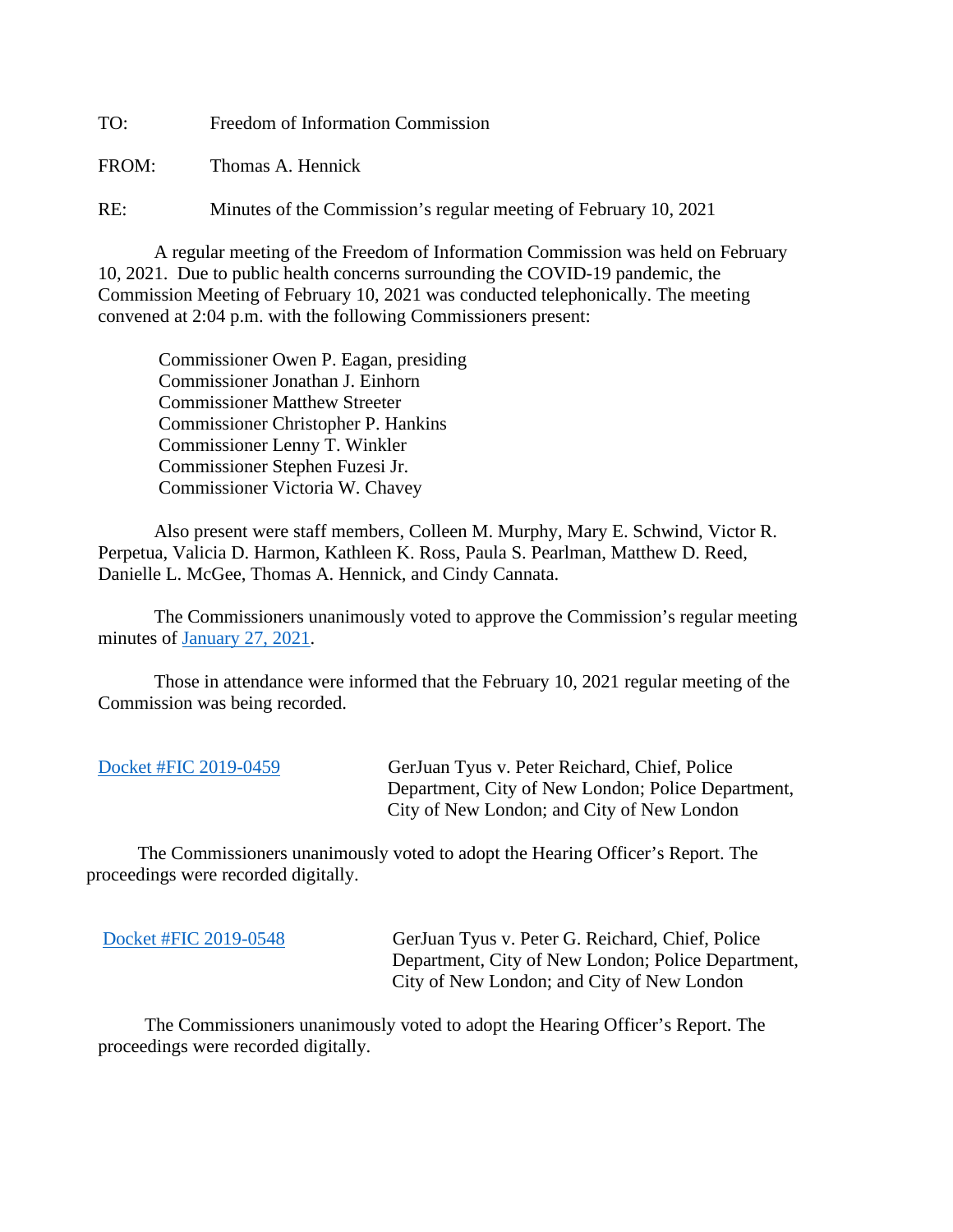| Docket #FIC 2020-0161 | Terrance Burton v. James Rovella, Commissioner, State of<br>Connecticut, Department of Emergency Services and Public<br>Protection; and State of Connecticut, Department of<br><b>Emergency Services and Public Protection</b> |
|-----------------------|--------------------------------------------------------------------------------------------------------------------------------------------------------------------------------------------------------------------------------|
|                       |                                                                                                                                                                                                                                |

The matter was removed from the agenda.

| Docket #FIC 2019-0699 | Matthew Olson v. Office of Legal Affairs, City of |
|-----------------------|---------------------------------------------------|
|                       | Stamford; and City of Stamford                    |

Matthew Olson appeared on his own behalf. Attorney Michael Toma appeared on behalf of the respondents. The Commissioners unanimously voted to adopt the Hearing Officer's Report. The proceedings were digitally recorded.

|  | Docket #FIC 2020-0055 |
|--|-----------------------|
|--|-----------------------|

Joseph Lagosz v. Commissioner, State of Connecticut, Department of Transportation; and State of Connecticut, Department of Transportation

The Commissioners unanimously voted to adopt the Hearing Officer's Report. The proceedings were digitally recorded.

| Docket #FIC 2020-0107 |
|-----------------------|
|-----------------------|

Marlene Moore-Callands v. Director of Personnel, City of Danbury; Director, Permit Center, City of Danbury; and City of Danbury

 Marlene Moore-Callends appeared on her own behalf. Attorney Johanna Zelman appeared on behalf of the respondents. The Commissioners unanimously voted to adopt the Hearing Officer's Report. The proceedings were recorded digitally.

Colleen M. Murphy reported on pending appeals.

Colleen M. Murphy reported that Commission staff is continuing to hold contested case hearings remotely and that work continues on having commission meetings moved to a video platform.

Colleen M. Murphy reported that the relocation of Commission offices is scheduled for April 30, 2021 but that the move could be delayed.